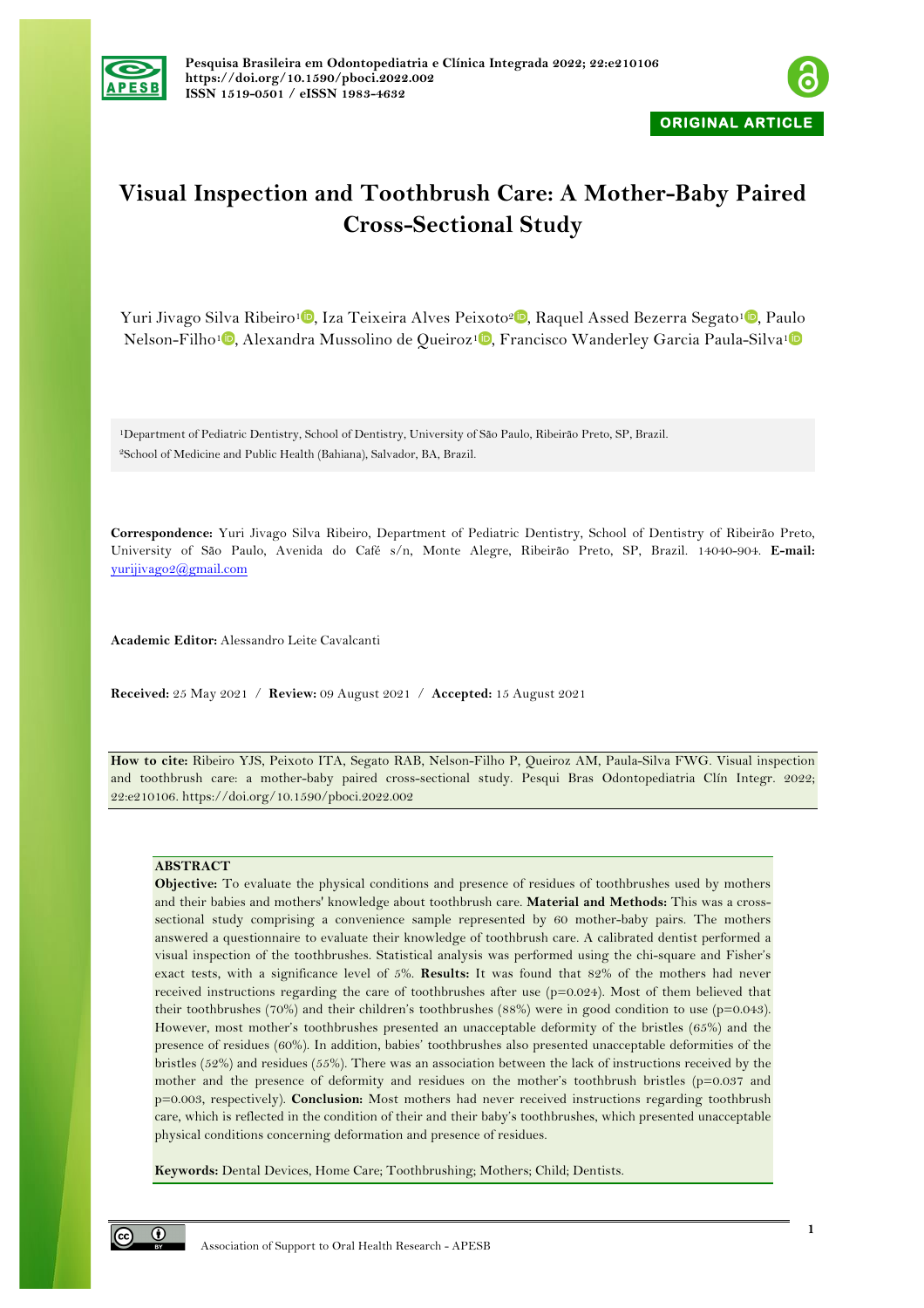#### **Introduction**

Manual brushing is a fundamental personal care method for maintaining oral health. Although the ideal daily oral hygiene frequency has not yet been established, it is known that individuals who do not brush regularly and correctly have a higher incidence of oral diseases [1]. This is a public health problem [2]. One of the most common challenges in oral health prevention is controlling the dental biofilm [3]. Microorganisms present in dental biofilms are exposed to sugars from processed foods. The microorganisms metabolize these sugars as their energy source and release acids. The lack of consistent oral hygiene results in oral health problems [4,5].

Chemical and mechanical agents effectively promote the removal of the dental biofilm. The chemical agents inhibit the accumulation and thickening of the biofilm through penetration, selectivity, and substantivity mechanisms, while the mechanical agents promote the physical removal of the biofilm through movement [6,7]. Toothbrushes are the most common mechanical agents used for this purpose. Before a new toothbrush is introduced to the market, regardless of whether it is rotatory or manual, the manufacturer must comply with several specifications. These include the stiffness of the bristles, head size, and materials used in manufacturing the toothbrush  $\lceil 6,8 \rceil$ . Toothbrushes should also be changed periodically every 3 or 4 months, or earlier if the bristles are worn [9]. A toothbrush loses its efficacy with use, interfering with the ability to remove the dental biofilm effectively  $\lceil 6, 10, 11 \rceil$ . However, despite these recommendations, many individuals replace their toothbrushes every  $2-6$  months  $\lceil 6,9,12-15 \rceil$ .

After-use care of the toothbrush is also important. The toothbrush should be stored appropriately after thorough cleansing to remove residual debris and microorganisms after use [16,17]. Knowledge regarding these aspects of toothbrush care appears to vary between different populations. The dentist's role in educating the patient may influence this care [6,12,18]. Parents are responsible for their children's oral care as young children depend on their guardians to maintain their oral health, mostly due to their lack of knowledge and immature motor skills development that affect the effectiveness of their oral hygiene practices [19,20]. Parents' oral hygiene habits have been shown to influence children's brushing behaviors  $\lceil 21,22 \rceil$ , indicating that oral health education strategies should focus on children and the parents  $\lceil 23 \rceil$ .

To date, no studies have investigated the knowledge of mothers regarding toothbrush care, storage after use, and conditions after use. Therefore, this study aimed to investigate mothers' knowledge regarding toothbrush care and macroscopically evaluate the toothbrushes used by mothers and their children. We hypothesized that mothers' knowledge on toothbrush care positively influences the care of their and their children's toothbrushes.

## **Material and Methods**

## Ethical Clearance

This study was approved by the Research Ethics Committee of the School of Dentistry of Ribeirão Preto, University of São Paulo, Brazil (CAAE: 2005.1.411.58.5). All the participants invited to participate in this study signed an informed consent form before enrolling.

#### Study Design and Sample

This was an observational cross-sectional study comprising a convenience sample and was conducted on a single day. Sixty pairs of mothers and children participated in this investigation, ranging from 21 to 35 years (mothers) and 6 to 36 months (children). The inclusion criteria were as follows: the child should have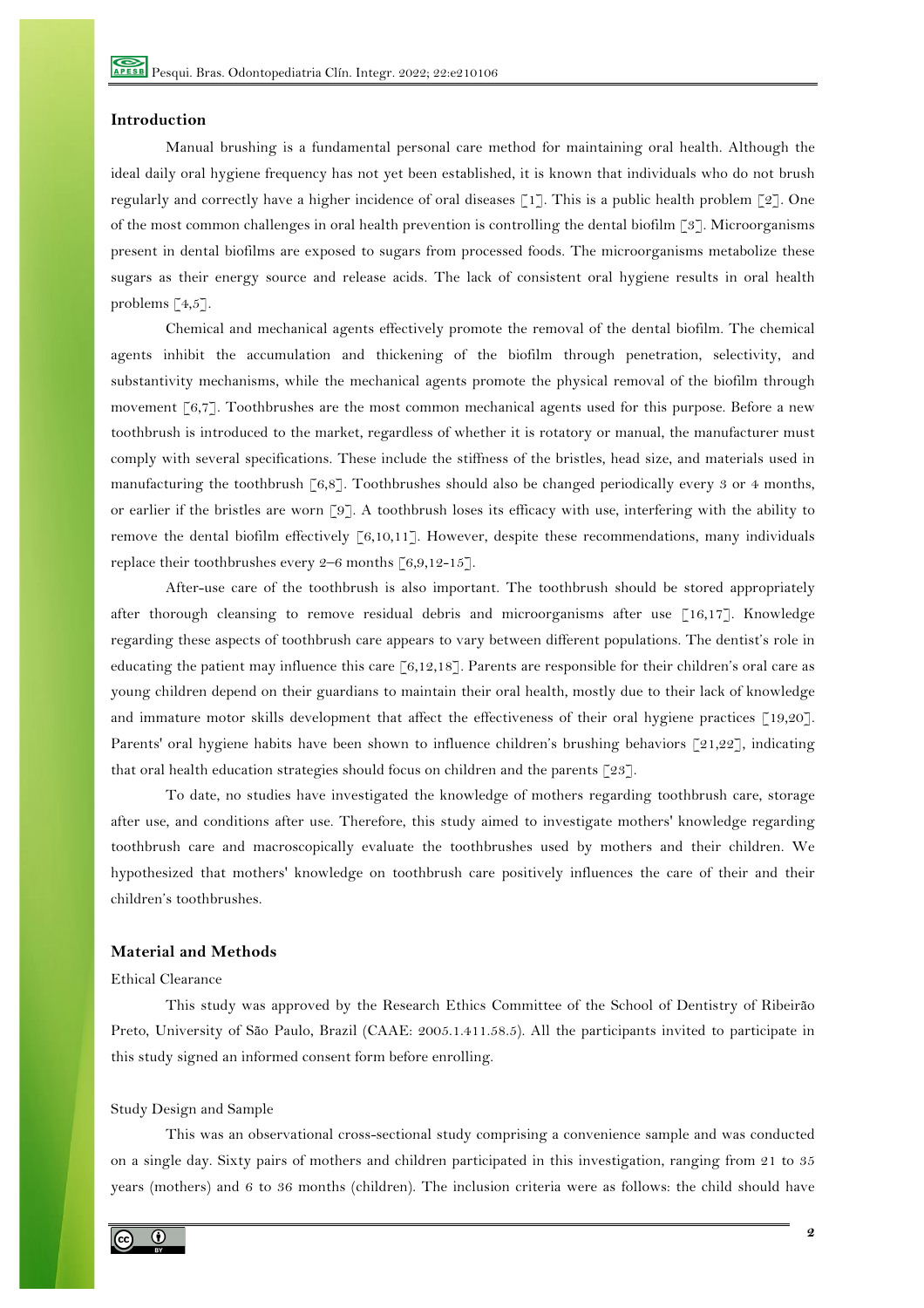visited the Romeu System of the School of Dentistry of Ribeirão Preto at the University of São Paulo regularly, use a toothbrush, and be accompanied by his/her mother.

## Data Collection

The mother answered a structured questionnaire with one calibrated examiner. The questionnaire included demographic data and information on the mothers' knowledge about toothbrush care, such as storage conditions, period of toothbrush exchange, and factors influencing the choice of a toothbrush.

The visual inspection of the brushes was performed by a single examiner who analyzed the toothbrushes. The calibration was done in a previous study by our group [24], who observed the characteristics of the toothbrushes: the size of the head, rigidity of the bristles, deformity of the bristles, and presence of residue. The degree of deformation of the bristles was scored using a modified criteria based on Raws et al. [25]. For example, scores of 0 (uncertainty regarding use) and 1 (some divergent bristles indicating low use) were grouped as "no deformation," and scores of 2 (majority of the bristles were divergent) and 3 (bristles were very divergent and improper for use) were grouped as the "presence of deformation." The toothbrush was also evaluated for the presence of residue (toothpaste, food, dust, mold, or other) via visual inspection, according to Massoni et al. [18]. The evaluator classified the toothbrush based on its condition. For example, no deformation and no residue versus deformation with or without residues. After data collection, oral health education on toothbrush care and brushing techniques were provided to the mothers.

## Data Analysis

The data were tabulated using the Microsoft Office Excel 2016 program, and data analysis was performed using the company's Epi Info 7 program (Center for Disease Control and Prevention, Atlanta, Georgia, USA). Descriptive and statistical analyses were performed using the chi-square test, Fisher's test, and t-test. The significance level was set at 5%.

#### **Results**

One hundred and twenty participants were enrolled in the study, representing 60 pairs of mothers and children. The mean age of the children was 22.4 months ( $\pm$  9.07 months), and that of the mothers was 26.5 years ( $\pm$  4.78 years). Twenty-eight children (46%) were male, and 32 (54%) were female.

It was found that 82% of the mothers had never received instructions on after-use care of their toothbrushes (p=0.024). However, most of them believed that their toothbrushes (70%) and those of their children (88%) were in good condition (p=0.043).

The mothers reported that they replaced their toothbrushes every 3 to 4 months ( $p=0.482$ ). Regarding the brush storage location at home, the bathroom cabinet was the place of choice (>50%), followed by the brush holder or the sink (p=0.658). Most mothers used a toothbrush holder during transportation. When asked about their choice of toothbrushes, mothers reported that appearance and brand were the factors that most influenced their selection of toothbrushes (Table 1).

|  | Table 1. Information regarding conditions and care of toothbrushes used by mother-baby pairs. |  |  |  |
|--|-----------------------------------------------------------------------------------------------|--|--|--|
|  |                                                                                               |  |  |  |

| <b>Ouestions</b>                                         |  | Mother |  | Baby |       |
|----------------------------------------------------------|--|--------|--|------|-------|
|                                                          |  | 0/2    |  | $\%$ |       |
| How often do you change yours and your child toothbrush? |  |        |  |      |       |
| 1-2 Months                                               |  | 18.0   |  | 26.0 | 0.482 |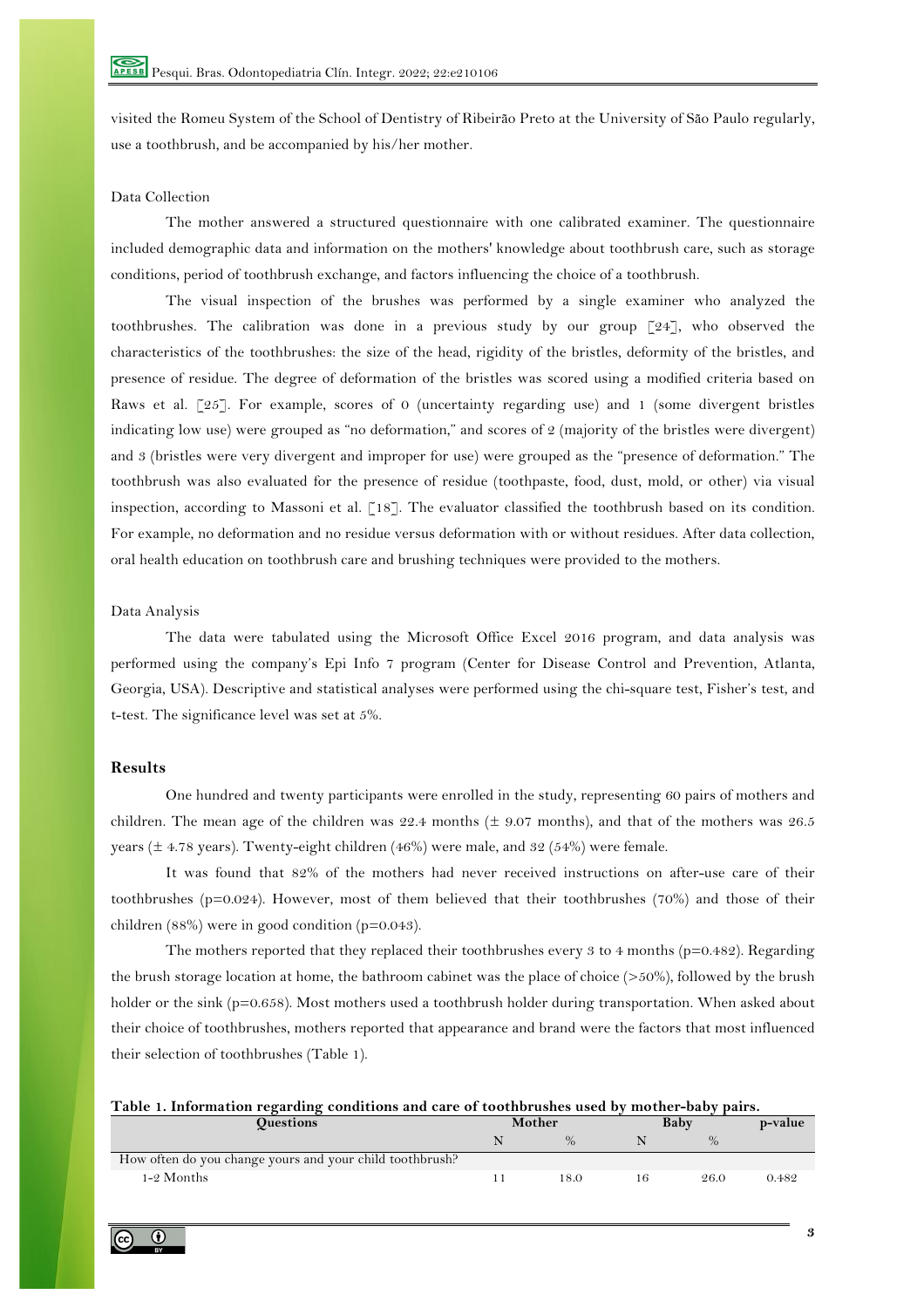| 3-4 Months                                                                | 34           | 56.0  | 28             | 46.0    |       |
|---------------------------------------------------------------------------|--------------|-------|----------------|---------|-------|
| $+ 5$ Months                                                              | 15           | 26.0  | 15             | 26.0    |       |
| Do Not Know                                                               | 9            | 0.0   | $\mathbf{1}$   | $2.0\,$ |       |
| Total                                                                     | 60           | 100.0 | 60             | 100.0   |       |
| Where do you keep yours and your child toothbrush at home?                |              |       |                |         |       |
| Cabinet                                                                   | 32           | 54.0  | 31             | 52.0    | 0.658 |
| Sink                                                                      | 10           | 16.0  | 13             | 21.0    |       |
| Brush Holder                                                              | 13           | 22.0  | 14             | 24.0    |       |
| Other                                                                     | 5            | 8.0   | $\mathfrak{D}$ | 3.0     |       |
| Total                                                                     | 60           | 100.0 | 60             | 100.0   |       |
| Where do you keep yours and your child toothbrush to bring to the clinic? |              |       |                |         |       |
| Bag                                                                       | 28           | 46.0  | 26             | 43.0    | 0.926 |
| Brush Holder                                                              | 31           | 52.0  | 33             | 53.0    |       |
| Other                                                                     | $\mathbf{1}$ | 1.0   | $\mathbf{1}$   | 1.0     |       |
| Total                                                                     | 60           | 100.0 | 60             | 100.0   |       |
| How do you choose yours and your child toothbrush?                        |              |       |                |         |       |
| Appearance                                                                | 16           | 26.0  | 25             | 42.0    | 0.986 |
| Dentist recommendation                                                    | 10           | 18.0  | 12             | 20.0    |       |
| <b>Brand Name</b>                                                         | 24           | 40.0  | 13             | 22.0    |       |
| Cost                                                                      | 5            | 8.0   | 5              | 8.0     |       |
| Other                                                                     | 5            | 8.0   | 5              | 8.0     |       |
| Total                                                                     | 60           | 100.0 | 60             | 100.0   |       |

Most mothers used toothbrushes with medium head size and stiff bristles ( $p<0.05$ ). Unacceptable deformities of the bristles were found in 39 toothbrushes (65%), and the presence of residue was found in 36 toothbrushes (60%) (Figures 1A and 1B). Most of the children's toothbrushes had a small head size and soft bristles (p<0.05). Unacceptable deformities of the bristles were found in 52% of the toothbrushes, and the presence of residue was found in 33 toothbrushes (55%) (Table 2 and Figures 1C and 1D).



**Figure 1. Toothbrushes used by mothers (A and B) and children (C and D): (A) Severe deformation of the bristles; (B) Presence of residues; (C) Slight deformation of the bristles and (D) Presence of residues after toothbrushing.**

| Table 2. Results of the inspection of toothbrushes used by mother-baby pairs. |  |  |  |  |
|-------------------------------------------------------------------------------|--|--|--|--|
|                                                                               |  |  |  |  |

| <b>Questions</b>          | $\cdot$<br>Mother |       | $\sim$ 1<br>Baby |       | p-value |  |
|---------------------------|-------------------|-------|------------------|-------|---------|--|
|                           | N                 | $\%$  | N                | $\%$  |         |  |
| Size of toothbrush head   |                   |       |                  |       |         |  |
| Small                     | 6                 | 10.0  | 44               | 74.0  | 0.0001  |  |
| Medium                    | 40                | 66.0  | 11               | 18.0  |         |  |
| Large                     | 14                | 24.0  | 5                | 8.0   |         |  |
| Total                     | 60                | 100.0 | 60               | 100.0 |         |  |
| Stiffness of the bristles |                   |       |                  |       |         |  |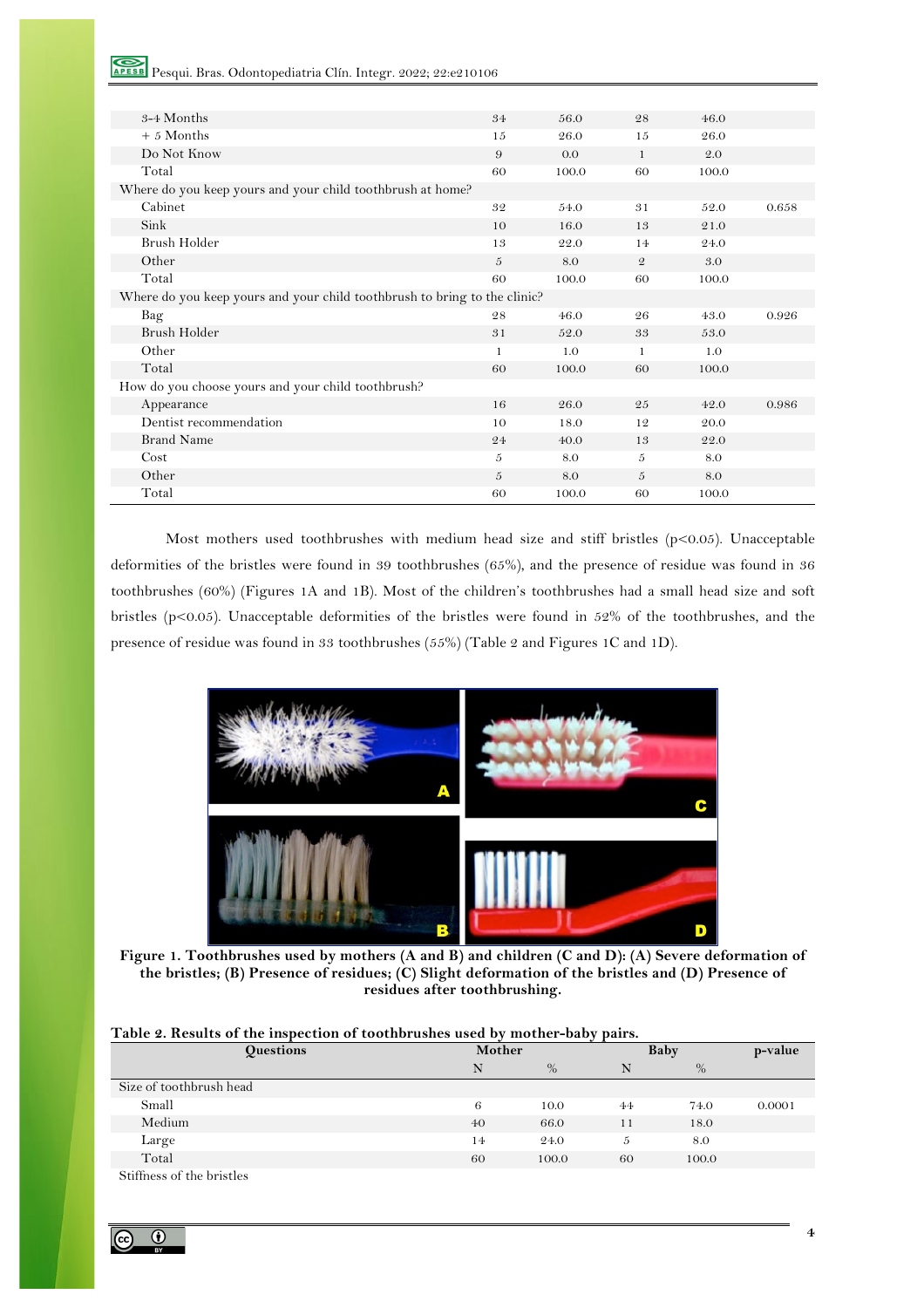RESE Pesqui. Bras. Odontopediatria Clín. Integr. 2022; 22:e210106

| Soft                                        | 30 | 50.0  | 43       | 71.0  | 0.014 |
|---------------------------------------------|----|-------|----------|-------|-------|
| Medium                                      | 27 | 45.0  | 17       | 29.0  |       |
| Hard                                        | 3  | 5.0   | $\theta$ | 0.0   |       |
| Total                                       | 60 | 100.0 | 60       | 100.0 |       |
| Deformity of the bristles                   |    |       |          |       |       |
| Yes                                         | 39 | 65.0  | 29       | 48.0  | 0.097 |
| No                                          | 21 | 35.0  | 31       | 52.0  |       |
| Total                                       | 60 | 100.0 | 60       | 100.0 |       |
| Presence of residues in toothbrushes        |    |       |          |       |       |
| Yes                                         | 24 | 40.0  | 33       | 55.0  | 0.143 |
| N <sub>o</sub>                              | 36 | 60.0  | 27       | 45.0  |       |
| Total                                       | 60 | 100.0 | 60       | 100.0 |       |
| Suitable conditions of toothbrushes for use |    |       |          |       |       |
| Yes                                         | 23 | 38.0  | 24       | 40.0  | 0.99  |
| N <sub>o</sub>                              | 37 | 62.0  | 36       | 60.0  |       |
| Total                                       | 60 | 100.0 | 60       | 100.0 |       |

There was an association between the lack of instructions received by mothers and the deformity in their toothbrush bristles ( $p=0.037$ ), as well as an association between the lack of instructions and the presence of residue in the children's toothbrushes (p=0.003).

## **Discussion**

The study hypothesis was confirmed because a lack of knowledge on toothbrush care negatively influenced the overall oral hygiene care. This study found a significant association between the lack of knowledge on toothbrush care and toothbrush deformity after use. The lack of knowledge of mothers and children regarding an adequate oral hygiene has been identified as an indicator of oral health problems [26]. Knowledge of proper oral hygiene is an important factor indicating good oral health [26].

There is a correlation between a longer use time and greater wear of toothbrushes [6,9]. In addition, the continuous use of the same toothbrush for six months decreases its effectiveness in removing dental biofilms and increases gingival inflammation [27]. The majority of individuals reported replacing their toothbrushes every 3–4 months. According to the American Dental Association [9], the presence of bristle deformities indicates that toothbrushes are not fit for use. Since the level of toothbrush wear is not influenced by the toothbrush design [11,27], we speculated that the deformity of the bristles could be related to the force applied during brushing. For this reason, the mothers received instructions on oral health care, toothbrush care, and brushing techniques.

In this study, a dentist visually examined the condition of the bristles and the presence of residue, indicating that they were not suitable for use. Meanwhile, the mothers believed that they were in proper conditions, which focused on the importance of oral health education and patient-professional communication. The deformity of toothbrush bristles is directly related to their decreased efficacy in dental biofilm removal [15]. In addition, the presence of residues after use may reflect a lack of oral health care information, as previously demonstrated in the literature [20].

Several factors such as cleaning and storage after every use influence the presence of residues on toothbrushes [28]. In this study, most participants stored their toothbrushes in the bathroom cabinet in their homes and in a toothbrush holder when visiting the dental office to avoid external contamination. Recommendations of storage include the use of a toothbrush holder and ventilated environments [29,30]. The American Dental Association [31] and the Society of Cardiology of the State of São Paulo [32] recommend that toothbrushes should be stored in a container with the bristles facing upward, without a holder. The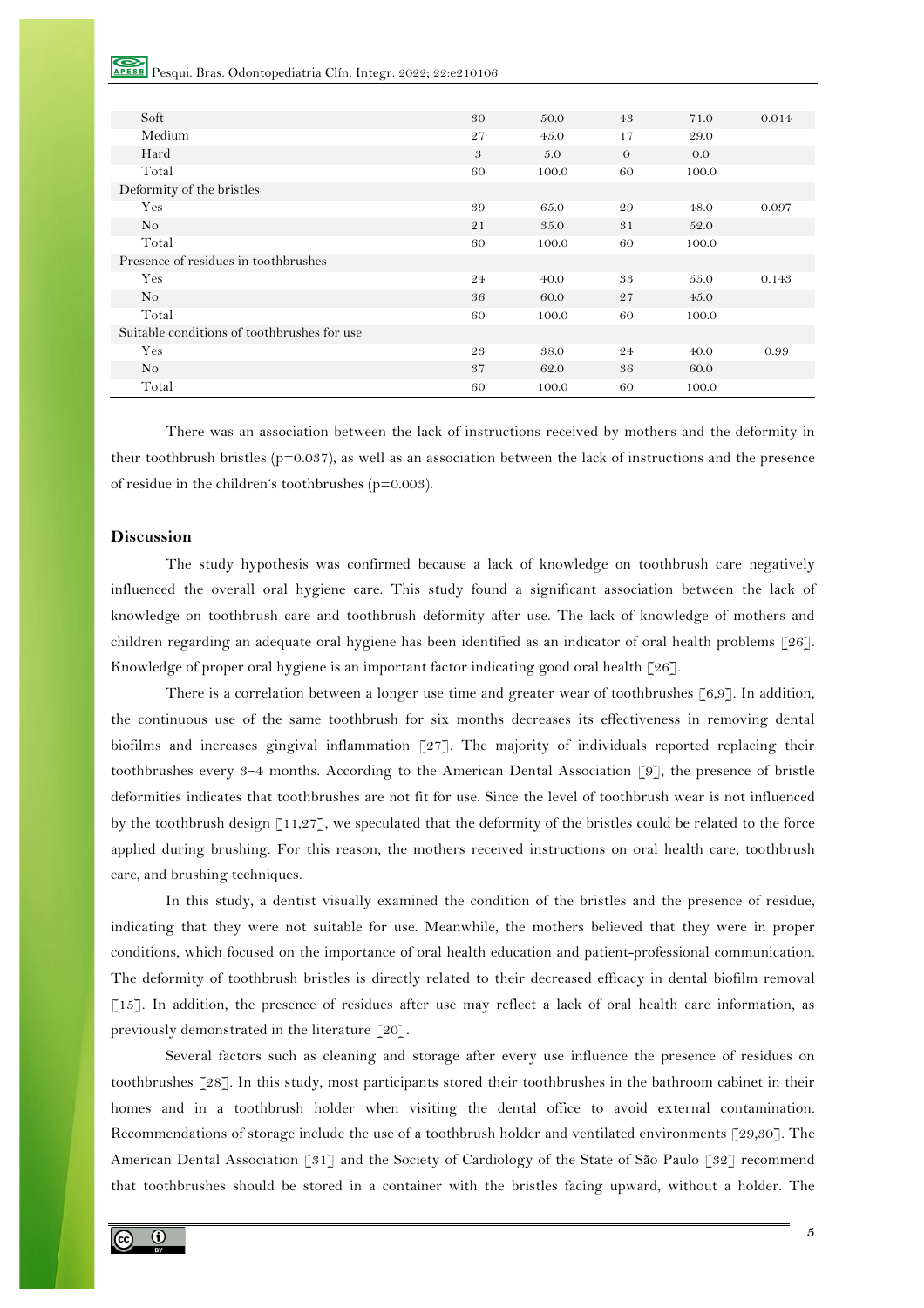toothbrushes of each family member should be stored separately and away from the toilet. Toothbrushes should also be disinfected after use to inhibit bacterial growth [16,31].

When queried about usage conditions, the mothers reported that the appearance and brand of the toothbrush were factors that most influenced toothbrush purchase. However, a visual examination by the dentist indicated that the toothbrushes were no longer suitable for use. These findings indicated a lack of information and highlighted the need for educational interventions for mothers. Despite these observations, the data presented in this study demonstrated the need for information on toothbrush care, not only about the condition of the bristles but also the presence of residue, thus preventing the proliferation of microorganisms and cross-contamination [18].

Despite the limitations of the study design with regard to convenience sampling based on a previous study carried out by our group  $\lceil 24 \rceil$ , the data collection carried out in a single institution and the lack of socioeconomic data, our results showed relevant points and associations found between a lack of related knowledge and toothbrush care. Considering that the objective of this study was to investigate the knowledge of mothers who visited the Clínica de Odontopediatria with their children, on the proper care of a toothbrush and to evaluate the macroscopic form of the state of their and their children's toothbrushes, we will not discuss, in this article, the limitations pointed out. It is, therefore, the incentive for further research so that new ideas and changes in the study design are debated to provide subsidies for changing the identified framework.

## **Conclusion**

Most mothers do not receive adequate instructions regarding toothbrush care. The lack of knowledge was reflected in the state of their toothbrushes and the toothbrushes of their children. This knowledge gap was identified because most of the toothbrushes investigated were physically unacceptable, showing deformation and the presence of residue.

# **Authors' Contributions**

| YJSR                                                                                                                                    |            | https://orcid.org/0000-0001-5858-4318 | Methodology, Investigation, Resources, Data Curation and Writing - Original Draft.      |  |  |  |
|-----------------------------------------------------------------------------------------------------------------------------------------|------------|---------------------------------------|-----------------------------------------------------------------------------------------|--|--|--|
| <b>ITAP</b>                                                                                                                             | (ib)       | https://orcid.org/0000-0002-8072-5938 | Conceptualization, Data Curation and Writing - Review and Editing.                      |  |  |  |
| $RABS$ ( $\bar{D}$ )                                                                                                                    |            | https://orcid.org/0000-0002-1935-7451 | Methodology, Data Curation and Writing - Review and Editing.                            |  |  |  |
| <b>PNF</b>                                                                                                                              | <b>CID</b> | https://orcid.org/0000-0001-8802-6480 | Methodology and Writing - Review and Editing.                                           |  |  |  |
| $AMO$ ( $D$                                                                                                                             |            | https://orcid.org/0000-0003-2900-5000 | Conceptualization and Writing - Review and Editing.                                     |  |  |  |
| <b>FWPS D</b>                                                                                                                           |            | https://orcid.org/0000-0001-8559-532X | Conceptualization, Methodology, Formal Analysis, Resources, Data Curation and Writing - |  |  |  |
|                                                                                                                                         |            |                                       | Review and Editing.                                                                     |  |  |  |
| All authors declare that they contributed to critical review of intellectual content and approval of the final version to be published. |            |                                       |                                                                                         |  |  |  |

#### **Financial Support**

None.

#### **Conflict of Interest**

The authors declare no conflicts of interest.

## **Data Availability**

The data used to support the findings of this study can be made available upon request to the corresponding author.

#### **References**

[1] Jepsen S, Blanco J, Buchalla W, Carvalho JC, Dietrich T, Dörfer C, et al. Prevention and control of dental caries and periodontal diseases at individual and population level: consensus report of group 3 of joint EFP/ORCA workshop on the boundaries between caries and periodontal diseases. J Clin Periodontol 2017; 44(Suppl 18):S85-S93. https://doi.org/10.1111/jcpe.12687

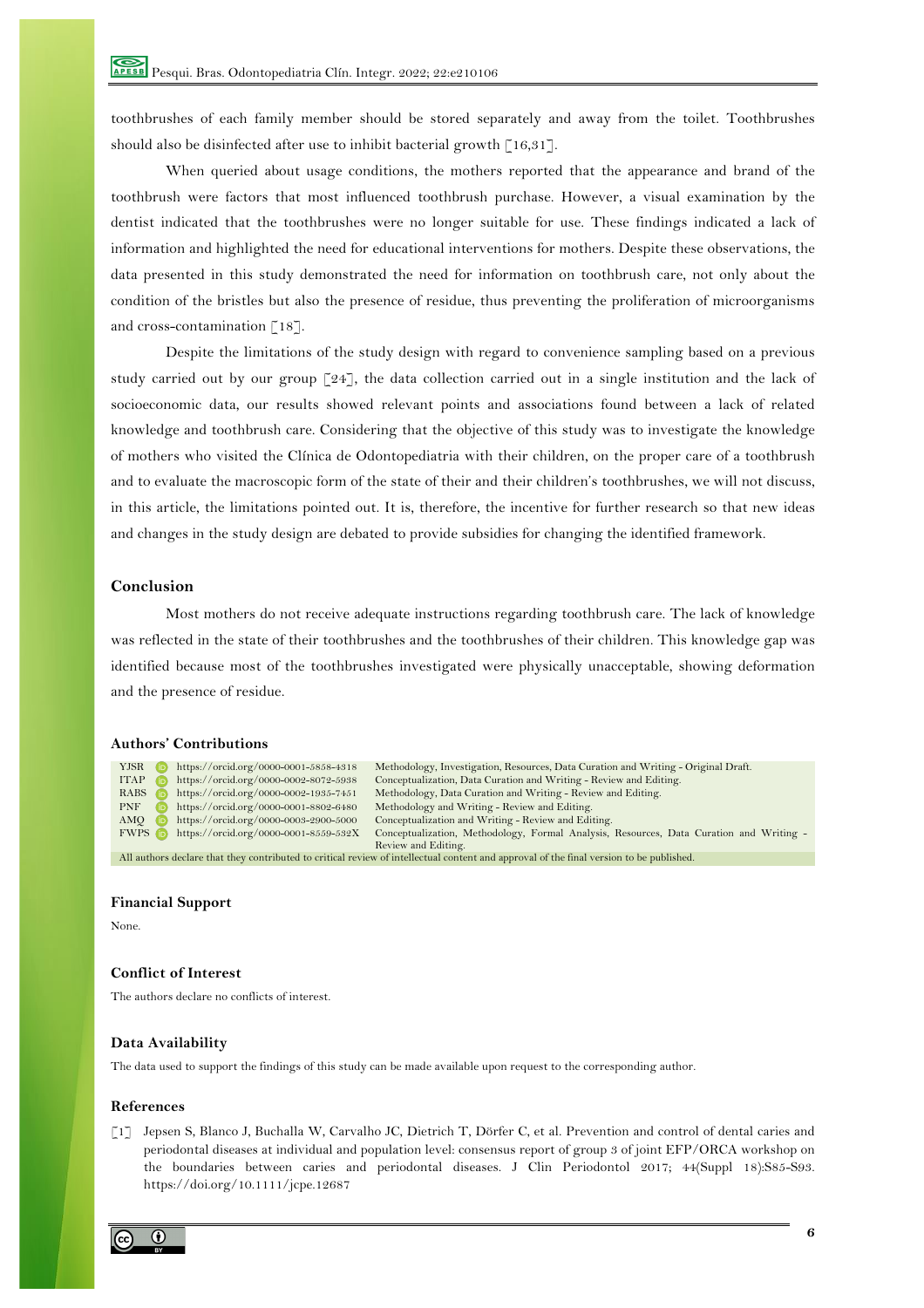- [2] Frencken J. Caries epidemiology and its challenges. Monogr Oral Sci 2018; 27:11-23. https://doi.org/10.1159/000487827
- [3] Sekino S, Ramberg P, Uzel NG, Socransky S, Lindhe J. Effect of various chlorhexidine regimens on salivary bacteria and de novo plaque formation. J Clin Periodontol 2003; 30(10):919-25. https://doi.org/10.1034/j.1600-051x.2003.00420.x
- [4] Patro-Gołąb B, Zalewski BM, Kołodziej M, Kouwenhoven S, Poston L, Godfrey KM, et al. Nutritional interventions or exposures in infants and children aged up to 3 years and their effects on subsequent risk of overweight, obesity and body fat: a systematic review of systematic reviews. Obes Rev 2016; 17(12):1245-57. https://doi.org/10.1111/obr.12745
- [5] Ribeiro CCC, Silva MCBD, Nunes AMM, Thomaz EBAF, Carmo CDS, Ribeiro MRC, et al. Overweight, obese, underweight, and frequency of sugar consumption as risk indicators for early childhood caries in Brazilian preschool children. Int J Paediatr Dent 2017; 27(6):532-539. https://doi.org/10.1111/ipd.12292
- [6] Van Leeuwen MPC, Van der Weijden FA, Slot DE, Rosema MAM. Toothbrush wear in relation to toothbrushing effectiveness. Int J Dent Hyg 2019; 17(1):77-84. https://doi.org/10.1111/idh.12370
- [7] Van der Weijden FA, Slot DE. Efficacy of homecare regimens for mechanical plaque removal in managing gingivitis a meta review. J Clin Periodontol 2015; 42(Suppl):77S-91S. https://doi.org/10.1111/jcpe.12359
- [8] Schmidt JC, Astasov-Frauenhoffer M, Waltimo T, Weiger R, Walter C. Influence of the oscillation frequency of different side-to-side toothbrushes on noncontact biofilm removal. Clin Oral Investig 2018; 22(6):2141-7. https://doi.org/10.1007/s00784-017-2305-x
- [9] ADA Science Institute. Toothbrushes. Available from: https://www.ada.org/en/about-the-ada/ada-positionspolicies-and-statements/statement-on-toothbrush-care-cleaning-storage-and-. [Accessed on August 20, 2020].
- [10] Kreifeldt JG, Hill PH, Calisti LJ. A systematic study of the plaque removal efficiency of worn toothbrushes. J Dent Res 1980; 59(12):2047-55. https://doi.org/10.1177/00220345800590120401
- [11] Dean DH, Beeson LD, Cannon DF, Plunkett CB. Condition of tooth- brushes in use: correlation with behavioral and socio-economic factors. Clin Prev Den 1992; 14(1):14-8.
- [12] Daly CG, Marshall RI, Lazarus R. Australian dentists' views on toothbrush wear and renewal. Aust Dent J 2000; 45:254-6. https://doi.org/10.1111/j.1834-7819.2000.tb00260.x
- [13] Malekafzali B, Biria M, Tadayon N, Abbasi H. Comparison of plaque removal efficacy of new and 3-month-old toothbrushes in children. East Mediterr Health J 2011; 17(2):115-20. Erratum in: East Mediterr Health J 2011; 17(3):249.
- [14] Adeniyi AA, Oyapero A, Ajieroh V, Sofola O, Asiyanbi O. Effect of health education intervention conducted by Primary Health Care workers on oral health knowledge and practices of nursing mothers in Lagos State. J Public Health Afr 2018; 9(2):833. https://doi.org/10.4081/jphia.2018.833
- [15] Rosema NA, Hennequin-Hoenderdos NL, Versteeg PA, van Palenstein Helderman WH, van der Velden U, van der Weijden GA. Plaque-removing efficacy of new and used manual toothbrushes - a professional brushing study. Int J Dent Hyg 2013; 11(4):237-43. https://doi.org/10.1111/idh.12021
- [16] Nelson-Filho P, Faria G, da Silva RA, Rossi MA, Ito IY. Evaluation of the contamination and disinfection methods of toothbrushes used by 24- to 48-month- old children. J Dent Child 2006; 73(3):152-8.
- [17] Nelson-Filho P, Pereira MS, De Rossi A, da Silva RA, de Mesquita KS, de Queiroz AM, et al. Children's toothbrush contamination in day-care centers: how to solve this problem? Clin Oral Investig 2014; 18(8):1969-74. https://doi.org/10.1007/s00784-013-1169-y
- [18] Massoni ACLT, Silva MCA, Perazzo MF, Pereira RVS, Pessoa CP, Granville-Garcia AF. Physical conditions and conditioning of toothbrushes for preschool children. Rev Odontol 2015; 51(2):96-103.
- [19] Coutinho PG, Bittar P, Ditterich RG, Santos FA, Wambier DS. Evaluation of the wear index of toothbrushes used by preschool children. Rev Odontol UNESP 2007; 36(1):97-101.
- [20] Passos IA, Massoni ACLT, Ferreira JMS, Forte FDS, Sampaio FC. Physical conditions and conditioning of toothbrushes for preschool children. Arq Odontol 2015; 51(2):96-103.
- [21] Retnakumari N, Ciriac G. Childhood caries as influenced by maternal and child characteristics in pre-school children of Kerala-an epidemiological study. Contemp Clin Dent 2012; 3(1):2-8. https://doi.org/10.4103/0976-237X.94538
- [22] Castilho ARF, Mialhe FL, Barbosa TS, Puppin-Rontani. Influence of family environment on children's oral health: a systematic review. J Pediat 2013; 89(2):116-23. https://doi.org/10.1016/j.jped.2013.03.014
- [23] Okada M, Kawamura M, Kaihara Y, Matsuzaki Y, Kuwahara S, Ishidori H, et al. Influence of parents' oral health behaviour on oral health status of their school children: an exploratory study employing a causal modelling technique. Int J Paediatr Dent 2002; 12(2):101-8. https://doi.org/10.1046/j.1365-263x.2002.00338.x
- [24] Almeida-Junior LA, Mellara TS, Inácio GC, Silva RAB, Nelson-Filho P, Queiroz AM, et al. Maintenance and physical conditions of toothbrushes used by children with or without special needs: a cross-sectional study. Rev Odontol Bras Central 2021; 30(89):128-40. https://doi.org/10.36065/robrac.v30i89.1418
- [25] Rawls HR, Mkwayi-Tulloch NJ, Casella R, Cosgrove R. The measurement of toothbrush wear. J Dent Res 1989; 68(12):1781-5. https://doi.org/10.1177/00220345890680121201